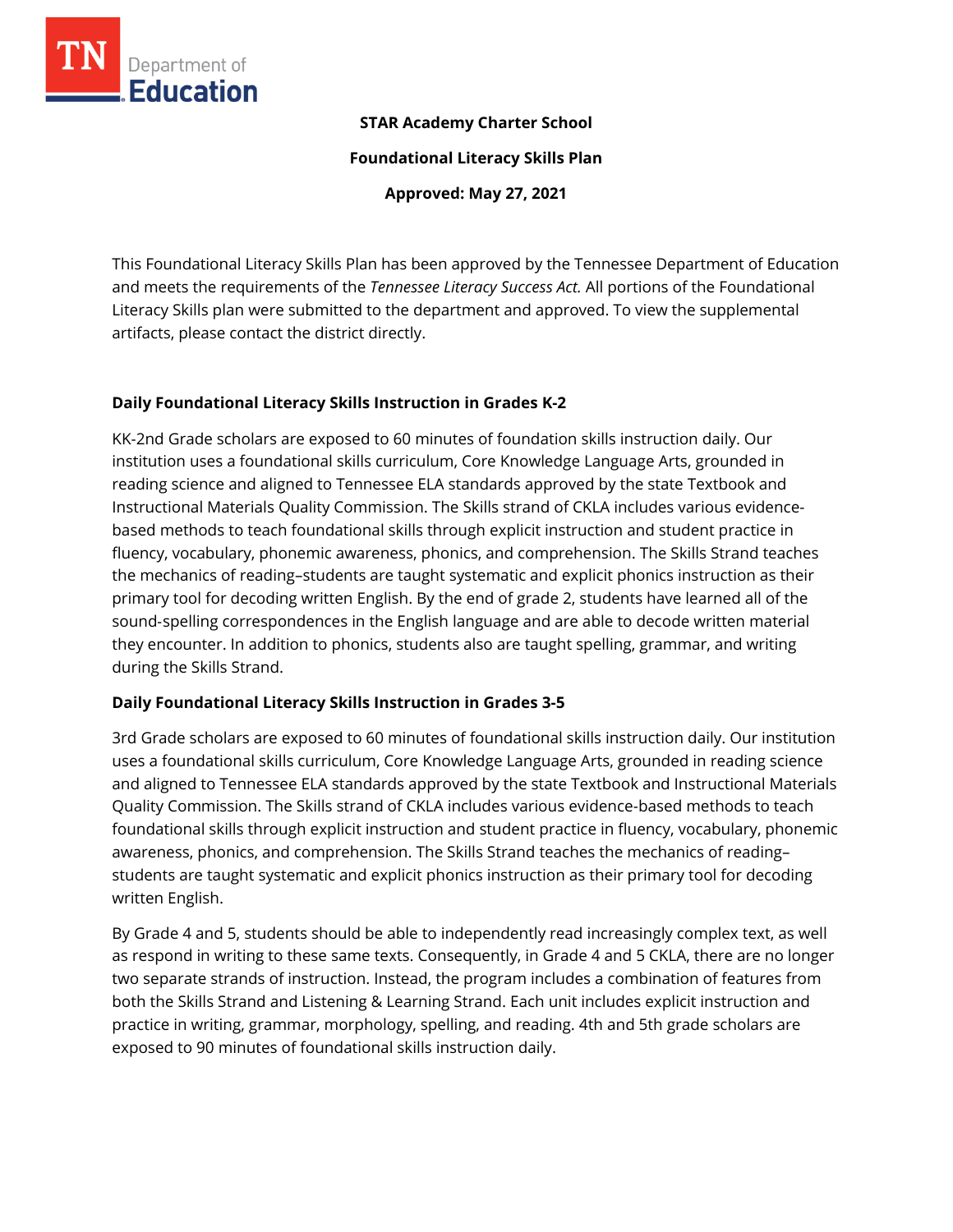Department of Education

#### **Approved Instructional Materials for Grades K-2**

Amplify - K-5 Core Knowledge Language Arts

### **Approved Instructional Materials for Grades 3-5**

Amplify - K-5 Core Knowledge Language Arts

# **Universal Reading Screener for Grades K-5. This screener complies with RTI<sup>2</sup>and Say Dyslexia requirements.**

i-Ready Assessment; easyCBM

#### **Intervention Structure and Supports**

Scholars identified as "at risk" by the universal screener are ability grouped and receive daily small group instructional support. Our grade-level teachers review universal screener data to determine which students score between the 0-25th percentile. Those students demonstrating need are classified as in need of Tier II or Tier III instruction. Students classified as Tier II or Tier III are given a diagnostic assessment to determine specific deficits in order to best assign students to a small group with an intervention that narrows skill gaps.Students receive daily, small group intervention for at least 45 minutes in their area of greatest deficit. Planned instruction is aligned to the identified deficit areas and scholars are progress monitored on a continuous basis, based on their tier grouping. Teachers utilize materials provided by i-Ready Learning, which supports them with accelerating growth and present level (grade-level equivalency) learning. Our research-based option for reading intervention support available to our students who are "at-risk" and/or who haven been identified with a significant reading deficiency. This adopted curriculum contains assessments and remediation guides in which teachers can find activities. These tools provide rigorous and motivating reading instruction that is aligned to scholars' personalized pathways to growth with precise instruction that is guided by i-Ready Assessment data. The tools also motivate scholars to persist in building their skills, as well as provide scaffolded support that meets the needs of all scholars. Data teams meet every 3.5 weeks to determine if a change in the intervention of the support personnel providing the intervention is warranted. The data team also looks at other variables (attendance, engagement) as part of the decision-making process for a change to programming. Intervention takes place daily during grade-level time built in the master schedule.

#### **Parent Notification Plan/Home Literacy Reports**

Parents receive notification in regards to their Kindergarten through 5th grade scholar being identified as "at risk" (as evidenced by students scoring in the 0-25th percentile) immediately after the initial/fall universal screener. Information is communicated in parent-friendly language that provides a clear explanation of student skill gaps and the depth and extent of student needs. This notification details instructional-related information including the scholar's present level, tier grouping, and notification of intervention participation/frequency. Parents are notified of their child's progress or lack of progress after ht e4.5 week data team meetings. In the parent notifications, data teams note any changes being made if the child is not showing sufficient progress as evidenced by progress monitoring and universal screening data as well as recommended activities (that do not required purchased resources) that will support students in the area of deficit